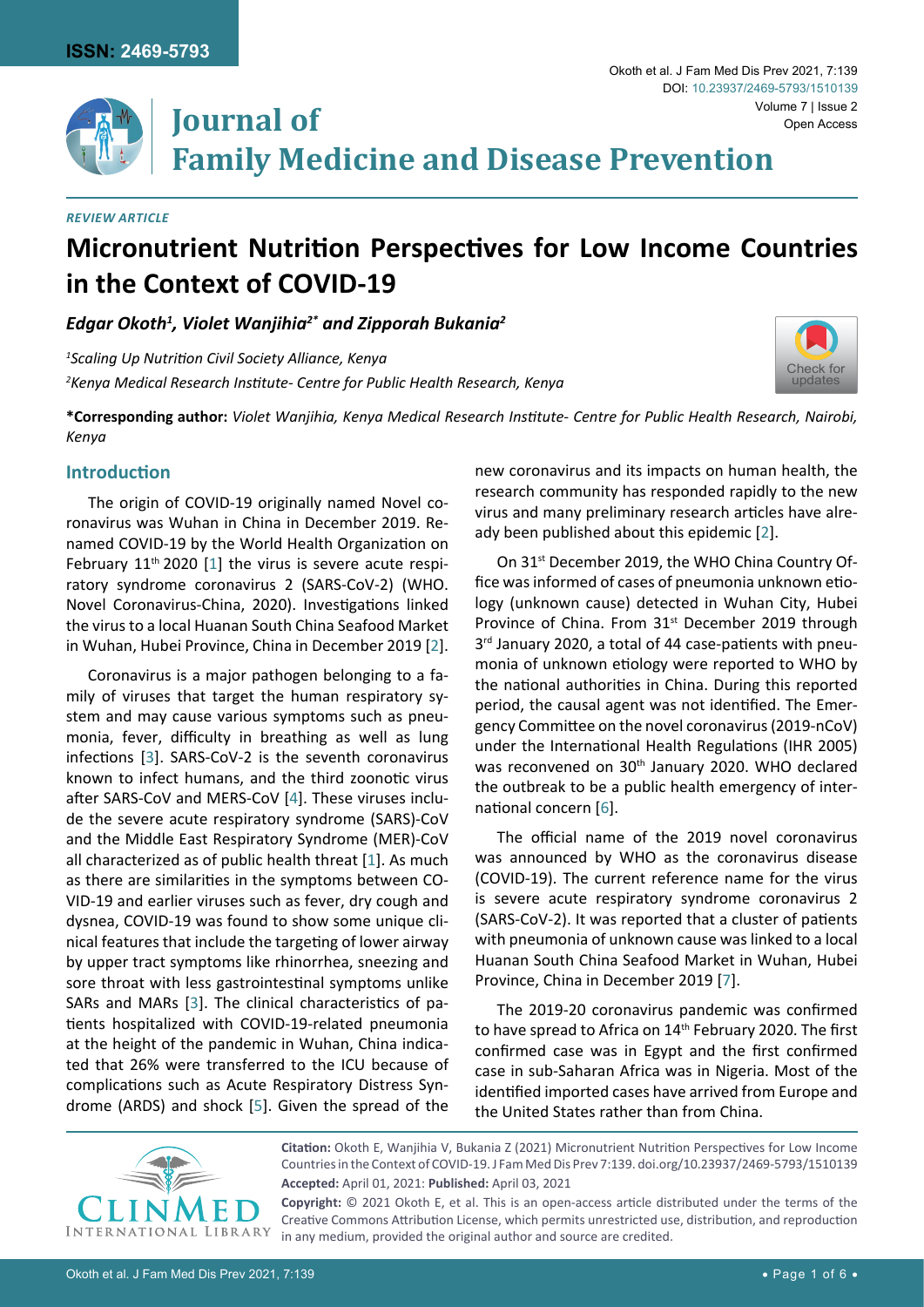COVID-19 caused by SARS-CoV, has been associated with consumption of wild animals specifically linked to bats as the ecological reservoirs with suspicion that the intermediate animal host could be a domestic food animal, a wild animal, or a domesticated wild animal [[6](#page-4-1)]; still under investigation to identify the intermediate animal as a recommendation made during the WHO Zoom meeting held on Friday  $31<sup>st</sup>$  January 2020 pm, (Paris time). Bats have been identified as the source for a wide range of zoonoses. Bats are regarded as either delicacies or of medicinal value in a number of countries, particularly in East and Southeast Asia, the Pacific Islands and Sub-Saharan Africa including Madagascar. In Ghana, straw-coloured fruit bats (*Eidolon helvum*) are hunted in large numbers (over 128,000 annually in the south of the country alone) despite being potential hosts for a number of pathogens including the Ebola virus [[8](#page-5-1)].

Our generation has witnessed key changes in the health needs of the world's populations. In Africa, we have witnessed the double burden of infectious and chronic diseases making up major causes of morbidity and mortality. There has been a rise in infectious diseases, which includes the Severe Acute Respiratory Syndrome Virus (SARS), the H1N1 pandemic influenza, the Ebolavirus and the Covid-19 virus. These diseases have rapidly spread across the world and created unprecedented connectivity that defines modern civilization. Though countries the world over have made significant progress towards improving global surveillance for Emerging Infectious Diseases (EIDs), the vast majority of Low-and Middle-income Countries (LMICs) have fragile health systems and various challenges which make them vulnerable to outbreaks and hence bring about dramatic social and economic consequences when they are reported [[9](#page-5-2)].

# **Diet Preferences and Infectious Diseases in Africa**

Throughout the world, despite major advances in epidemic preparedness, Africa remains uniquely susceptible to a myriad of infectious diseases, especially the novel coronavirus disease 2019 (COVID-19). Twenty two of the twenty-five countries most susceptible to an infectious disease outbreak are in Africa, according to the Infectious Disease Vulnerability Index. The high prevalence of HIV, tuberculosis, and other pathogens might potentiate the severity of COVID-19 and contribute to diagnostic ambiguity. Health-care systems especially in Sub-saharan Africa are inadequate and human resources wanting. Although Africa is endowed with a youthful generation, with more than half the population aged below 20 years, which may be viewed as protective against Covid-19, it is of no comfort, since it also means that Africa may have much to lose in terms of disability adjusted life years [[10](#page-5-3)].

Traditionally, the various cuisines of Africa use a com-

bination of locally available foods such as, cereal grains and vegetables, as well as milk and meat products, and do not usually have food imported but also take cognizant that a number of Africa communities consume wild animal.

For over 5 decades now on the African continent the repeatedly reemerging infectious viruses have been, ebola viruses and related filoviruses. This has been across the equatorial belt of the African continent and they have been known to cause epidemics of highly fatal hemorrhagic fever. To virologists and epidemiologists, the most plausible answer to the emergence of this disease was from two different reservoirs (mammals) which eventually spilled over into humans. This indicated that viral reservoir hosts are species to which a virus becomes adapted over long periods of time, causing minimal or no disease in that host and being maintained via silent circulation within the host species either by host-to-host transmission or via intermediate hosts or vectors [[11](#page-5-4)].

What the African communities eat can be viewed in the context of the diverse socio-cultural and economic environments. The food consumed is not the same throughout, although there are some striking similarities. Generally, Africans eat more grain foods, but most of them consume less than one serving of fruits per day. Locally available staples generally form the basis of a meal, but the meal becomes nutritionally adequate and tasty if a relish or soup (consisting of beans or groundnuts, vegetables, fats or oils, condiments and spices) and fruits are eaten with the staple. In most African communities, people rely on one or two staple crops. Most common are maize, teff, cassava, yam, sweet potato, plantain and enset. These crops provide the bulk of energy intake of household members. To balance their diet, consumers complement staple foods with legumes or foods from animal sources that are rich in proteins and fats/oil [[12](#page-5-5)].

Commonly eaten fruits and vegetables in Africa include avocado, baobab fruit, citrus fruits, guava, mango, papaya, passion fruit, banana and jackfruit. Eggplant, gourd, green pepper, okra, squash, pumpkin, tomato, chilli, amaranth, spinach, leaves from baobab, cassava leaves, cowpea leaves, sweet potato and pumpkin leaves are among the vegetables commonly eaten [[13\]](#page-5-6).

Fruits are important in a diet as they are a good source of vitamins, minerals fiber and phytochemical substances. Vitamin C is important because of its role in healing wounds, fractures, bruises, and preventing bleeding gums. Potassium for keeping the body parts running smoothly and is involved in maintaining water and electrolyte balance and regulating nerve and muscle functions. Fruits are generally, good sources of potassium, Vitamin A, a fat-soluble vitamin plays an important role in vision, growth, bone development and normal reproduction. Folate is important for DNA me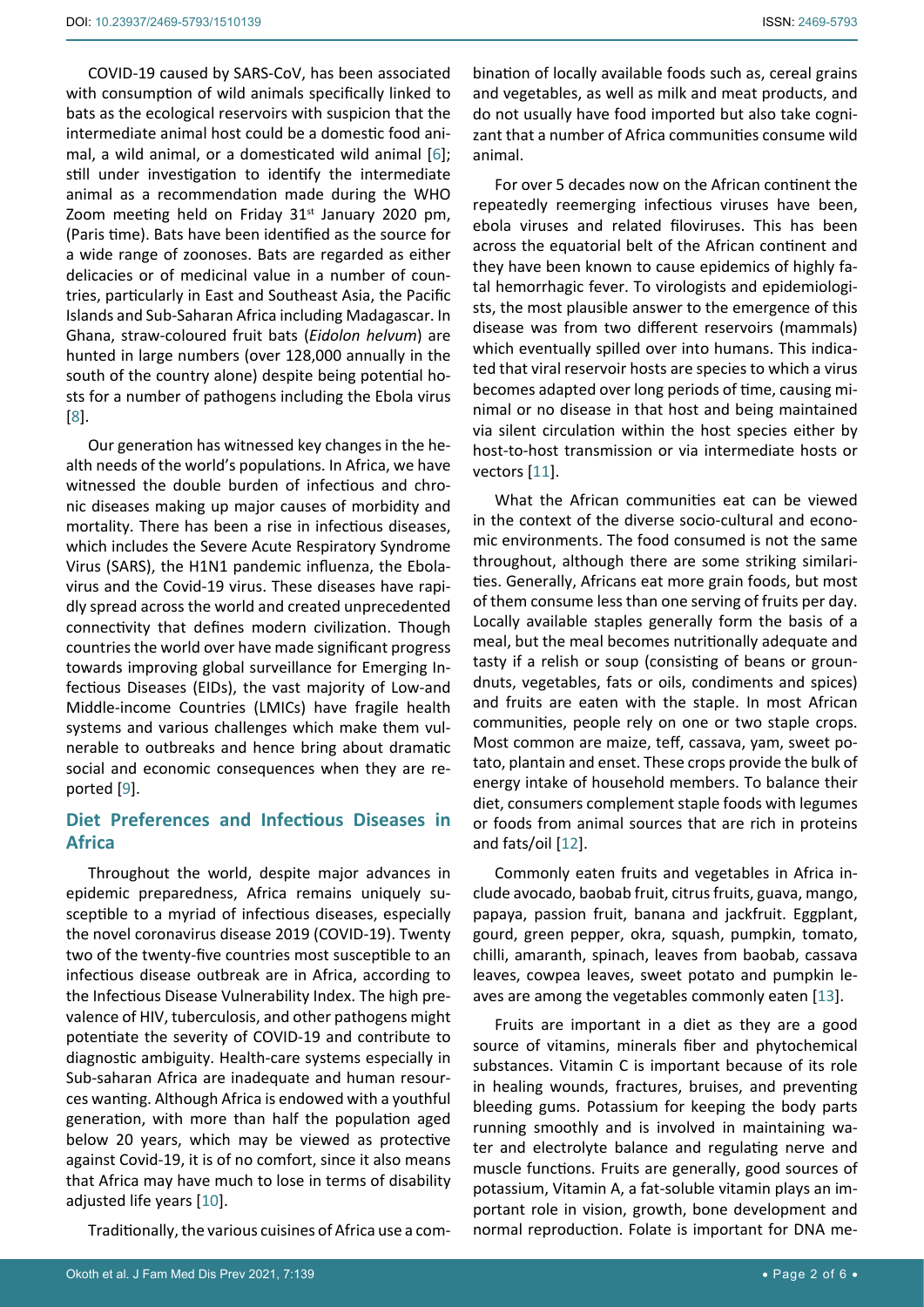tabolism. Vegetables are important in the diet because they provide vitamins, including vitamins A, C and folate and minerals including, iron and magnesium; proteins and phytochemicals [[12](#page-5-5)].

## **Actions of the Disease on the Immune System**

Patients infected with COVID-19 showed higher leukocyte numbers, abnormal respiratory findings, and increased levels of plasma pro-inflammatory cytokines [[3](#page-4-3)].

As much as key molecular mechanisms of the SARS-CoV-2 pathogenesis are still unknown the pathophysiology involves viral entry in respiratory droplets into the lungs via the airways. Due to the two cytokines IL6 and TNF-alpha which interact with the brains hypothalamus resulting in inflammation that causes increased body temperature and fever, whereas the response results in vasodilation and increased vascular permeability, increasing fluid accumulation, causing increased breathing capabilities and consequently difficulties in breathing [[14](#page-5-13)].

The possibility of persistent and recurring infections, especially in immune compromised patients, is unknown; we still have very limited data on the importance of pre-existing morbidities [\[4\]](#page-4-4). Respiratory viruses flourish in bodies where the immune system is either still developing or has started to wear out. Reviews comparing the pathophysiology of coronaviruses seems seem to indicate that COVID-19 has the same pathogenic effect as SARS 2003. However, it tends to infect lower parts of the respiratory system, namely bronchioles and alveoli, leading to 15-20% of cases, to have severe pneumonia. It further infects cells by attaching to receptors of Angiotensin converting enzyme–II. The reason CO-VID-19 is more dangerous has been identified as the lack of memory cells in the immune system to generate adequate and timely immune response to tackle the infection early [\[15](#page-5-14)]. It has been suggested that during the response to SARS-CoV-2, the immune dysregulation and the high level of pro-inflammatory cytokines could be the main cause of tissue injury  $[16]$  $[16]$ .

## **Treatment**

The person-to-person transmission of COVID-19 infection led to the isolation of patients that were administered a variety of treatments. At present, there are no specific antiviral drugs however, a number of vaccines vaccine against COVID-19 infection for potential therapy of humans. The only option available is using broad-spectrum antiviral drugs like Nucleoside analogues and also HIV-protease inhibitors that could attenuate virus infection until the specific antiviral becomes available. The treatments that have so far been attempted showed that 75 patients were administrated existing antiviral drugs [\[3\]](#page-4-3). There are no proven or registered therapeutics for COVID-19 infection at this time. Treatment is largely supportive [\[6\]](#page-4-1).

Currently scientists are testing different treatment regimens to identify the best working medicines in the treatment of COVID-19. Some of the drugs under review include antiviral compounds such as broad spectrum antiviral Remdesivir and Chloroquine as well as broad spectrum antivirals that provide drug treatment options for COVID-19 infection include Lopinavir/Ritonavir, Neuraminidase inhibitors, peptide (EK1), RNA synthesis inhibitors. Despite these, there is need for increased research to identify chemotherapeutic drugs for COVID-19.

#### **Mechanisms of Action of Micronutrients**

Micronutrients have key roles at every stage of the immune response. The schematic in [Figure 1](#page-3-0) below summarizes important components and processes that are involved in different aspects of the innate and adaptive immune responses. The significant overlap between micronutrients and processes indicates the importance of multiple micronutrients in supporting proper function of the immune system [\[17\]](#page-5-7). Marginal deficiencies of micronutrients have been shown to either impair or collectively boost the immune system [[17](#page-5-7)]. Based on various systemic reviews and clinical data, vitamins A, B, C,D, E, Folate, Zinc, Iron, Copper and selenium are important in supporting optimum immune system. Vitamin A is also referred to as anti-inflammatory vitamin and plays a vital role in regulatory of cellular immune processes and humoral immune processes [\[18\]](#page-5-8). Vitamin A is important for epithelial cell integrity and immune function of the mucosa. In the presence of controversial ideas between immune system and COVID-19, some scientist and reports suggested that Vitamin C and D, and zinc are some supplements to trigger the immune system and improve the function of white blood cells that fights infection [\[19](#page-5-9)].

## **Micronutrients for Respiratory Conditions**

## **Vitamin C**

Vitamin C, is an important water-soluble vitamin which acts as a co-factor for several enzymes and an antioxidant which directly scavenges Reactive Oxygen Species (ROS), responsible for most disease conditions. It supports the immune functions and protects against infection caused by a Coronavirus [[20](#page-5-10)]. During the SARS outbreak where no specific treatment had been identified, Vitamin C was suggested as a micronutrient that could have shown non-specific effects on severe viral respiratory tract infections including transformation of lymphocytes and production of interferons [[22](#page-5-11)]. For many years it's been documented that vitamin C has positive impacts on the duration and severity of common cold, attenuating the role of vitamin C in respiratory infections [\[21](#page-5-12)]. Three controlled trials with human subjects reported a significantly lower incidence of pneumonia in vitamin C-supplemented groups, sugge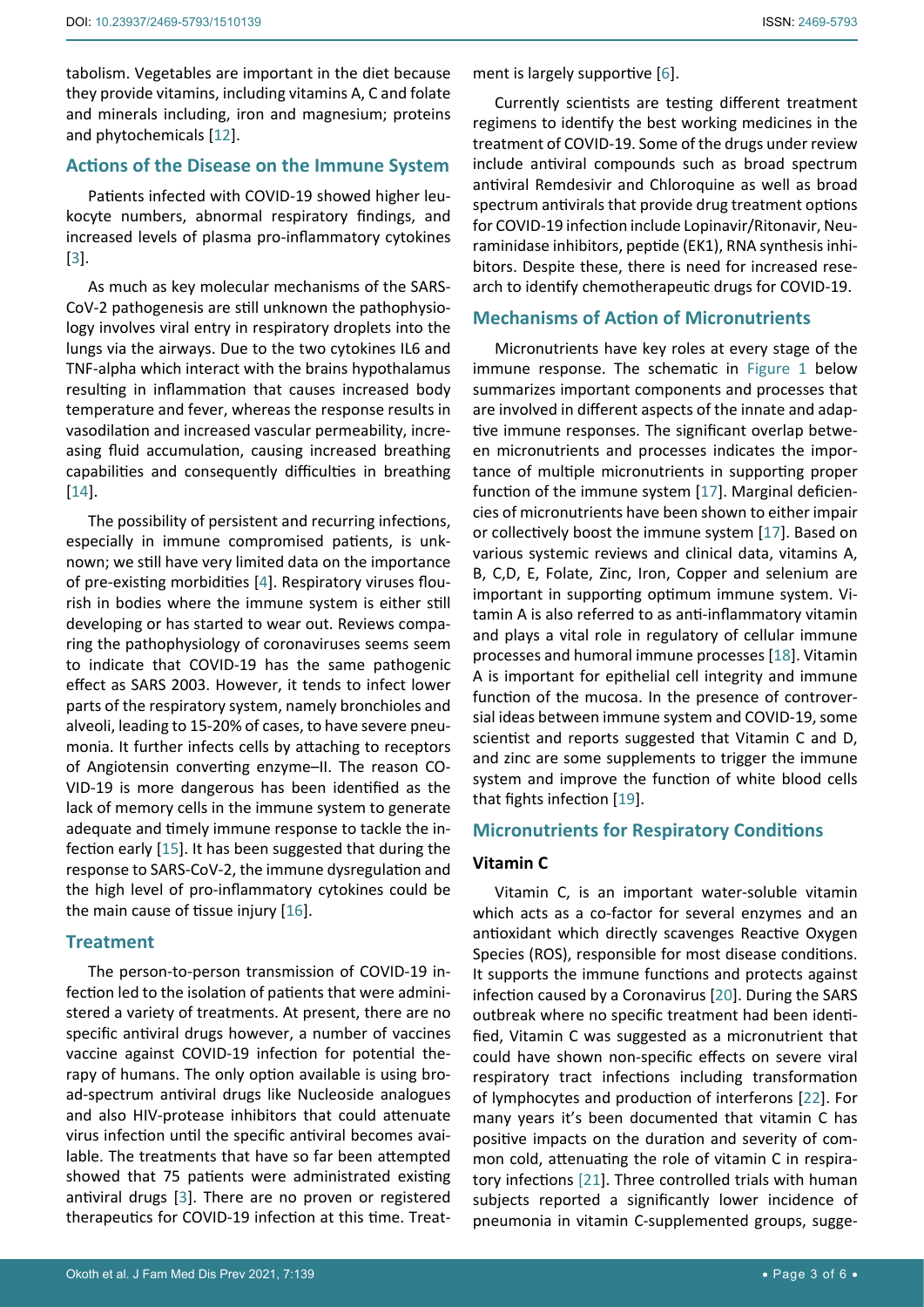<span id="page-3-0"></span>٦



**Abbreviations:** APCs: Antigen-presenting cells; C3: Complement component 3; CRP: C-reactive protein; Cu: Copper; Fe: Iron; IFNs: Interferons; Igs: Immunoglobulins; ILs: Interleukins; GI: Gastrointestinal; GM-CSF: Granulocyte-macrophage colony stimulating factor; MAC: Membrane attack complex; MCP-1: Monocyte chemoattractant protein-1; Mg: Magnesium; MHCs: Major histocompatibility complexes; NK: Natural killer; NO: Nitric oxide; ROS: Reactive oxygen species; Se: Selenium; TLRs: Toll-like receptors; TNF: Tumor-necrosis factors; Zn: Zinc [[17](#page-5-7)].

sting that vitamin C may affect susceptibility to lower respiratory tract infections under certain conditions [[21](#page-5-12)]. COVID-19 had been reported to infect the lower respiratory tract, and vitamin C could be one of the effective alternatives to treat COVID-19 [[20,](#page-5-10)[22](#page-5-11)].

The combined use of vitamin C, hydrocortisone, and thiamine has been found to improve the chest radiologic findings and reduce the mortality of patients with severe pneumonia [[23\]](#page-5-18). During infection, an individual's requirement for vitamin C increases with the severity of the infection. Severe cases of infection may require intravenous administration to compensate for the enhanced turnover of the vitamin [\[24](#page-5-19)]. A Randomized Controlled Trial (RCT) carried out in the United States of America involving 167 patients with sepsis-related Acute Respiratory Distress Syndrome (ARDS) indicated that administration of approximately 15 g/day of IV vitamin C for 4 days decreased mortality [[25](#page-5-16)].

#### **Zinc**

So far, there is no known or approved effective pharmaceutical agent against the SARS-CoV-2 virus. Some studies have highlighted the possibility of treating patients infected with the novel SARS-CoV-2 virus with chloroquine and hydroxychloroquine, of which mechanism of action is not completely understood. There is suggestion of reducing the effects of the virus on the affected patients and improving clinical trials outcome through the synergistic action of zinc and chloroquine in patients suffering from the coronavirus disease [[26](#page-5-17)].

Fat soluble Vitamin D is different from others because its synthesized [[20](#page-5-10)] in our bodies with the help UV light from the sunlight for induced conversion of its precursor under the skin  $[1,6]$  $[1,6]$  $[1,6]$  $[1,6]$ . Vitamin D is unique because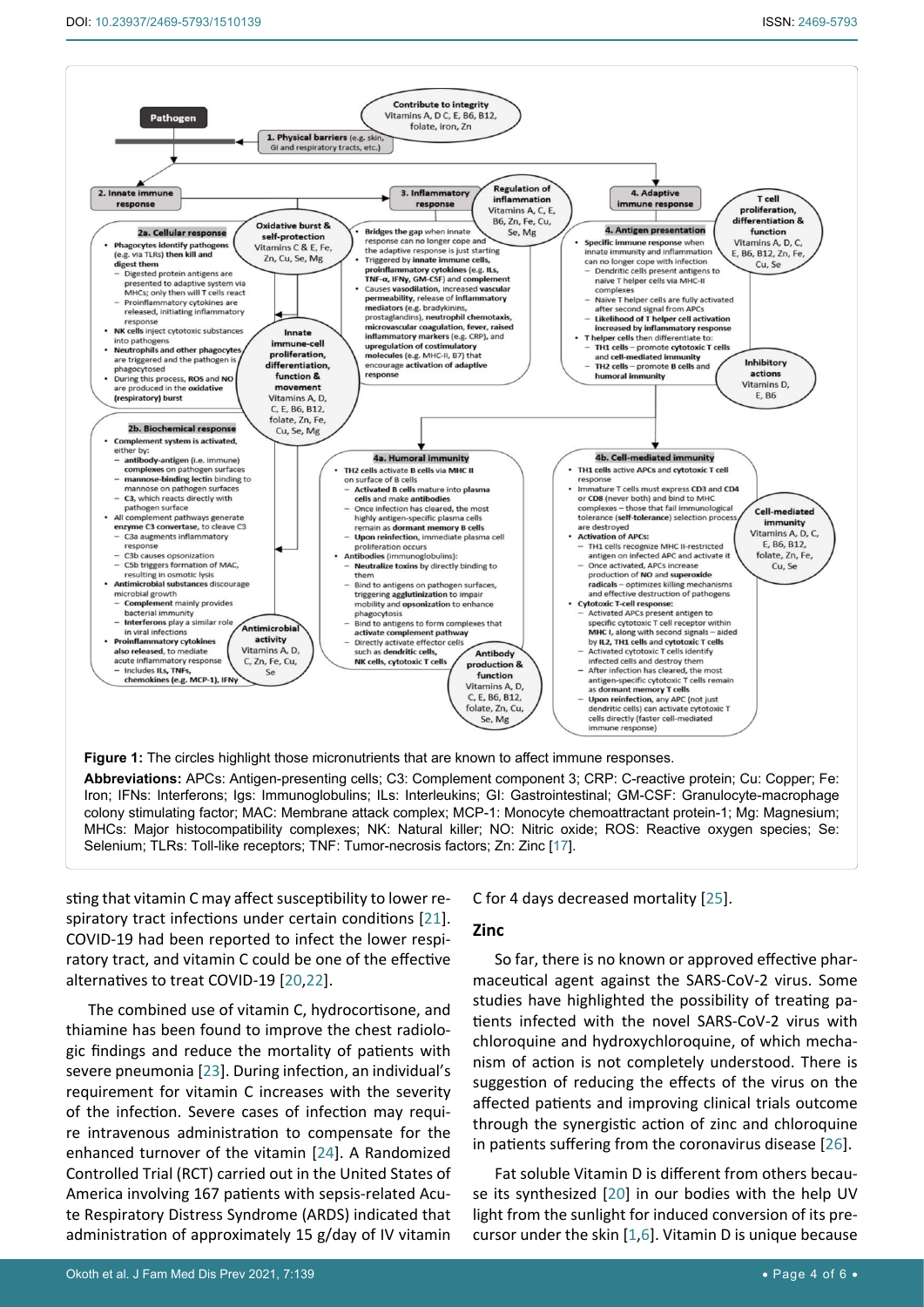it is also a hormone [[20](#page-5-10)]. Due to its immune modulation role, enhancing innate immunity by upregulating the expression and secretion of antimicrobial peptides therefore its deficiency is likely to affect the immune system and the effect would be reduced mucosal defenses. Low levels of serum vitamin D have been associated with increased risk and severity of viral respiratory infections including community acquired pneumonia and reduced risk with vitamin D supplementation [[27\]](#page-5-22).

Furthermore, recent meta-analyses have reported a protective effect of vitamin D supplementation on respiratory tract infections [[6](#page-4-1)] and also lower the immunological sequelae responsible for its fulminant respiratory effects [[27\]](#page-5-22). Populations with limited exposure, e.g. during winter, housebound or institutionalized with limited or no exposure to sunlight are likely to register low levels of vitamin D [[28](#page-5-23),[29\]](#page-5-24). Vitamin D has been found to have protective effects which may reduce the risk of Covid-19 infection, and also lower the immunological sequelae responsible for its fulminant respiratory effects [\[27\]](#page-5-22).

In its action vitamin D enhances cellular innate immunity partly through the induction of antimicrobial peptides, and defensins. Vitamin D also enhances cellular immunity, in part by reducing the cytokine storm induced by the innate immune system [\[30\]](#page-5-25).

It has been proposed that seasonal influenza results from vitamin D deficiency due to lack of exposure to solar radiation, which impairs the innate immune system and triggers viral replication [\[31](#page-5-26)]. The innate immune system generates both pro-inflammatory and anti-inflammatory cytokines in response to viral and bacterial infections, as observed in COVID-19 patients [[1](#page-4-2)]. Therefore, vitamin D could work as another therapeutic option for the treatment of this novel virus [[20](#page-5-10)]. Vitamin D has many mechanisms by which reduce the risk of microbial infection and death [[1](#page-4-2)].

There is existing guidance that older adults should supplemented with vitamin D, and there now exists a wealth of evidence which demonstrates the safety of vitamin D3 supplementation at doses of 20-50 micrograms per day. In the face of the Covid-19 pandemic, any effective anti-viral drug therapy to treat those infected, these findings support supplementation of all individuals susceptible to Covid-19 infection, with vitamin D at a *minimum* daily dose of 20 micrograms per day [[32](#page-5-27)].

Practices like handwashing, vaccinations, social distancing, frequently disinfecting of items and surfaces and isolating help reduce the spread and impact of infectious respiratory diseases. However, additional measures may be necessary. Acute respiratory tract infections were responsible for approximately 2.38 million deaths worldwide in 2016. The current situation with SARS-CoV-2 infection and severe outcomes of COVID-19 and the morbidity and mortality figures make it clear that more strategies need to be taken. New strains of influenza are continuously emerging and can be enormously difficult to contain. As such, additional safe and cost-effective strategies especially among poor populations, are needed to support the immune system, and further protect individuals and populations from harm. Such strategies include provision of sufficient nutritional support for the immune system. The role of nutrition in supporting the immune system has been well-established. Vitamins, for example A, B6, B12, C, D, E, and folate; trace elements like zinc, iron, selenium, magnesium, and copper; and the omega-3 fatty acids eicosapentaenoic acid and docosahexaenoic acid have been found to play important and complementary roles in supporting the immune system [[18](#page-5-8),[33](#page-5-20),[34\]](#page-5-21).

#### **Ethics Approval and Consent to Participate**

Not applicable.

#### **Consent for Publication**

Not applicable.

#### **Competing Interests**

The authors declare that they have no competing interests.

#### **Funding**

Not applicable.

#### **Authors' Contributions**

All authors contributed equally to conduct this review, read, and approved the final manuscript.

#### **Acknowledgements**

Not applicable.

#### **References**

- <span id="page-4-2"></span>1. [Grant WB, Lahore H, McDonnell SL, Baggerly CA, French](https://pubmed.ncbi.nlm.nih.gov/32252338/)  [CB, et al. \(2020\) Evidence that vitamin d supplementation](https://pubmed.ncbi.nlm.nih.gov/32252338/)  [could reduce risk of influenza and covid-19 infections and](https://pubmed.ncbi.nlm.nih.gov/32252338/)  [deaths. Nutrients 12: 1-19.](https://pubmed.ncbi.nlm.nih.gov/32252338/)
- <span id="page-4-0"></span>2. [Adhikari SP, Meng S, Wu YJ, Mao YP, Ye RX, et al. \(2020\)](https://pubmed.ncbi.nlm.nih.gov/32183901/)  [Epidemiology, causes, clinical manifestation and diagnosis,](https://pubmed.ncbi.nlm.nih.gov/32183901/)  [prevention and control of coronavirus disease \(COVID-19\)](https://pubmed.ncbi.nlm.nih.gov/32183901/)  [during the early outbreak period: A scoping review. Infect](https://pubmed.ncbi.nlm.nih.gov/32183901/)  [Dis Poverty 9: 1-12.](https://pubmed.ncbi.nlm.nih.gov/32183901/)
- <span id="page-4-3"></span>3. [Rothan HA, Byrareddy SN \(2020\) The epidemeology and](https://pubmed.ncbi.nlm.nih.gov/32113704/)  [pathogensis of coronavirus \(Covid-19\) outbreak. J Autoim](https://pubmed.ncbi.nlm.nih.gov/32113704/)[mun 109: 102433.](https://pubmed.ncbi.nlm.nih.gov/32113704/)
- <span id="page-4-4"></span>4. [MacKenzie JS, Smith DW \(2020\) COVID-19: A novel zo](https://www.ncbi.nlm.nih.gov/pmc/articles/PMC7086482/)[onotic disease caused by a coronavirus from China: What](https://www.ncbi.nlm.nih.gov/pmc/articles/PMC7086482/)  [we know and what we don't. Microbiol Aust 17.](https://www.ncbi.nlm.nih.gov/pmc/articles/PMC7086482/)
- <span id="page-4-5"></span>5. [Wang D, Hu B, Hu C, Zhu F, Liu X, et al. \(2020\) Clinical](https://pubmed.ncbi.nlm.nih.gov/32031570/)  [Characteristics of 138 Hospitalized Patients with 2019](https://pubmed.ncbi.nlm.nih.gov/32031570/)  [Novel Coronavirus-Infected Pneumonia in Wuhan, China.](https://pubmed.ncbi.nlm.nih.gov/32031570/)  [JAMA 323: 1061-1069.](https://pubmed.ncbi.nlm.nih.gov/32031570/)
- <span id="page-4-1"></span>6. [WHO \(2020\) Novel Coronavirus \(2019-nCoV\) Situation Re](https://www.who.int/docs/default-source/coronaviruse/situation-reports/20200121-sitrep-1-2019-ncov.pdf)[port - 1. WHO Bulletin: 1-7.](https://www.who.int/docs/default-source/coronaviruse/situation-reports/20200121-sitrep-1-2019-ncov.pdf)